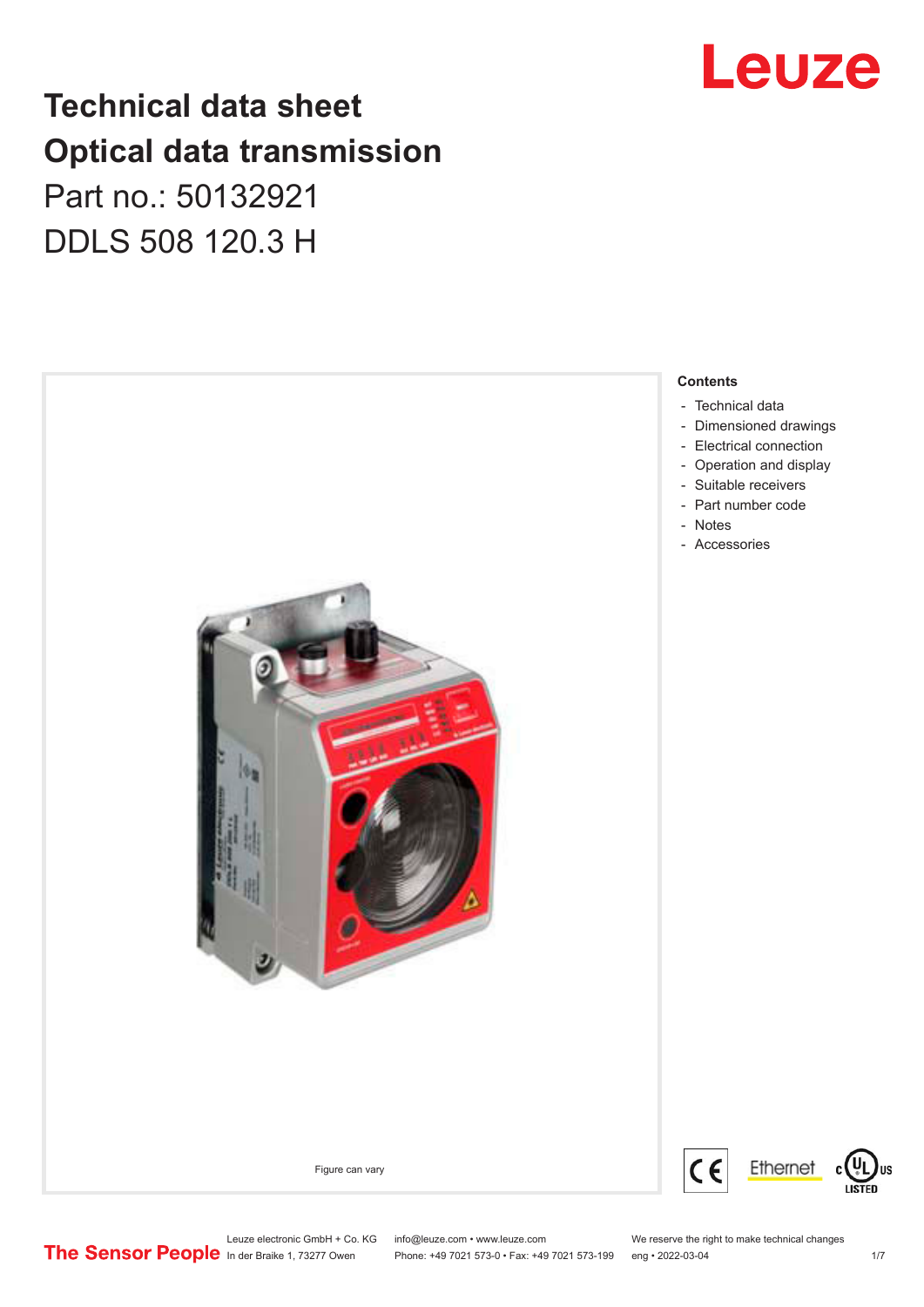### <span id="page-1-0"></span>**Technical data**

# Leuze

| <b>Basic data</b>                                                |                                                    |
|------------------------------------------------------------------|----------------------------------------------------|
| Series                                                           | <b>DDLS 500</b>                                    |
| <b>Special version</b>                                           |                                                    |
| <b>Special version</b>                                           | Heating                                            |
|                                                                  | Not influenced by reflective surfaces              |
|                                                                  | Operation of parallel light axes                   |
| <b>Optical data</b>                                              |                                                    |
| <b>Working range</b>                                             | 100  120,000 mm                                    |
| <b>Light source</b>                                              | Laser                                              |
| <b>Transmission frequency</b>                                    | F <sub>3</sub>                                     |
| Usable opening angle transmitter                                 | $1^{\circ}$                                        |
| <b>Electrical data</b>                                           |                                                    |
| Performance data                                                 |                                                    |
| Supply voltage U <sub>R</sub>                                    | 18  30 V, DC                                       |
|                                                                  |                                                    |
| Inputs                                                           |                                                    |
| Number of digital switching inputs                               | 1 Piece(s)                                         |
|                                                                  |                                                    |
| <b>Outputs</b><br>Number of digital switching outputs 1 Piece(s) |                                                    |
|                                                                  |                                                    |
| <b>Interface</b>                                                 |                                                    |
| Type                                                             | PROFINET IRT, Ethernet, PROFIsafe<br>over PROFINET |
| <b>Ethernet</b>                                                  |                                                    |
| <b>Transmission speed</b>                                        | 100 Mbit/s                                         |
| <b>Connection</b>                                                |                                                    |
| <b>Number of connections</b>                                     | 2 Piece(s)                                         |
| <b>Connection 1</b>                                              |                                                    |
| <b>Type of connection</b>                                        | Connector                                          |
| <b>Designation on device</b>                                     | <b>POWER</b>                                       |
| <b>Thread size</b>                                               | M <sub>12</sub>                                    |
| Type                                                             | Male                                               |
| No. of pins                                                      | 5-pin                                              |
| Encoding                                                         | A-coded                                            |
| <b>Connection 2</b>                                              |                                                    |
| Type of connection                                               | Connector                                          |
| <b>Designation on device</b>                                     | <b>BUS</b>                                         |
| <b>Thread size</b>                                               | M12                                                |

| <b>Mechanical data</b> |  |
|------------------------|--|
|------------------------|--|

| Dimension (W x H x L)                                                 | 100 mm x 156 mm x 99.5 mm |
|-----------------------------------------------------------------------|---------------------------|
| <b>Housing material</b>                                               | Metal                     |
| Net weight                                                            | 1,185q                    |
|                                                                       |                           |
| <b>Operation and display</b>                                          |                           |
| Type of display                                                       | Bar graph                 |
|                                                                       | LED                       |
| <b>Environmental data</b>                                             |                           |
|                                                                       |                           |
| Ambient temperature, operation                                        | $-3550 °C$                |
| Ambient temperature, storage                                          | $-3570 °C$                |
| <b>Certifications</b>                                                 |                           |
|                                                                       |                           |
| Degree of protection                                                  | IP 65                     |
| <b>Certifications</b>                                                 | c UL US                   |
| Test procedure for EMC in accordance EN 1000-6-4<br>with standard     |                           |
|                                                                       | EN 61000-6-2              |
| Test procedure for noise in accordance EN 60068-2-64<br>with standard |                           |
| Test procedure for oscillation in<br>accordance with standard         | EN 60068-2-6              |
| Test procedure for shock in<br>accordance with standard               | EN 60068-2-27             |
|                                                                       |                           |
| <b>Classification</b>                                                 |                           |
| <b>Customs tariff number</b>                                          | 85365019                  |
| <b>ECLASS 5.1.4</b>                                                   | 19039001                  |
| <b>ECLASS 8.0</b>                                                     | 19179090                  |
| <b>ECLASS 9.0</b>                                                     | 19179090                  |
| <b>ECLASS 10.0</b>                                                    | 19179090                  |
| <b>ECLASS 11.0</b>                                                    | 19179090                  |
| <b>ECLASS 12.0</b>                                                    | 19179090                  |

**ETIM 5.0** EC000515 **ETIM 6.0** EC000515 **ETIM 7.0** EC000310

**Type** Female **No. of pins** 4 -pin **Encoding** D-coded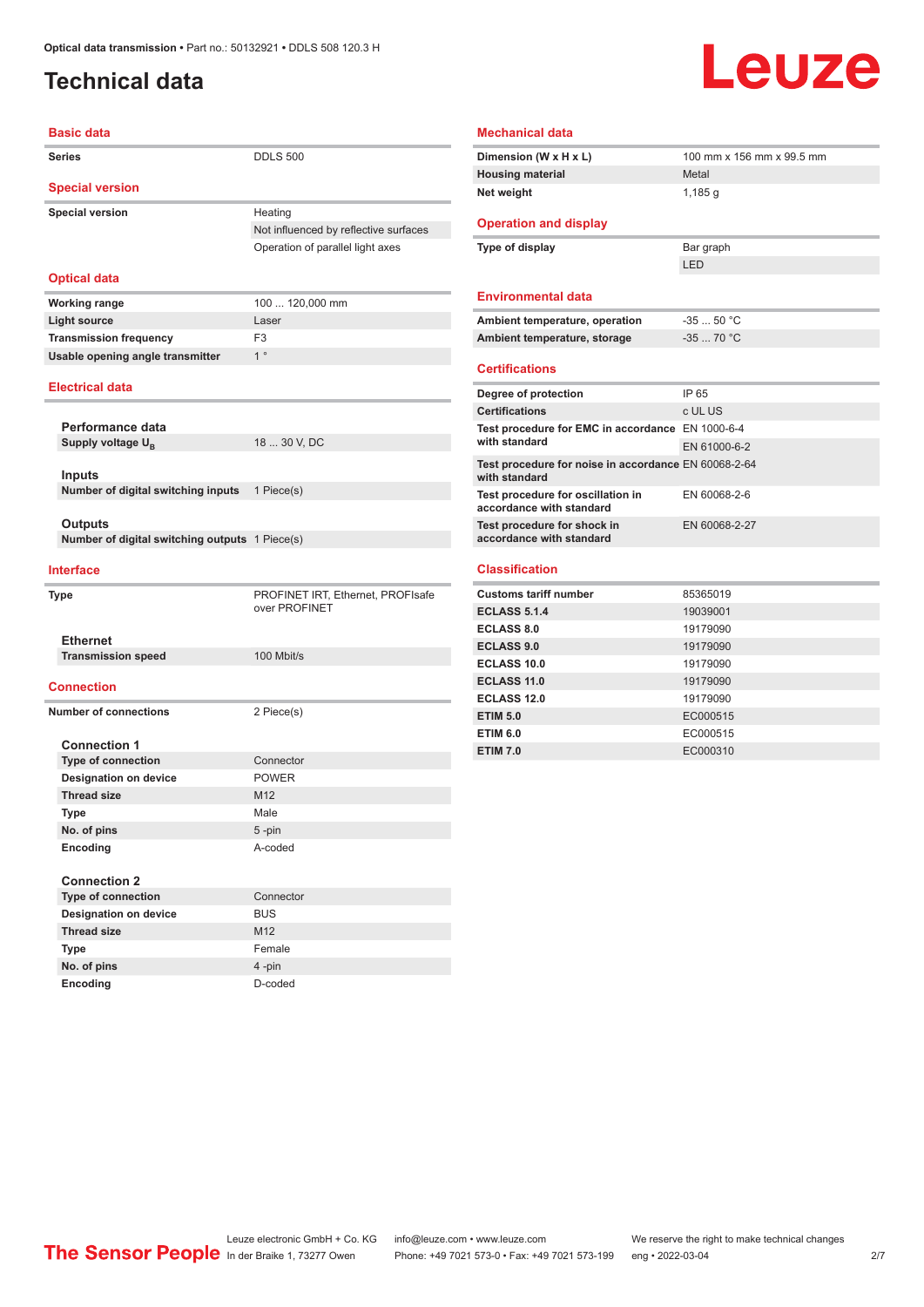### <span id="page-2-0"></span>**Dimensioned drawings**

All dimensions in millimeters







A Middleaxis Transmitter

B Center axis of transmitter and receiver

C Center axis of receiver

Leuze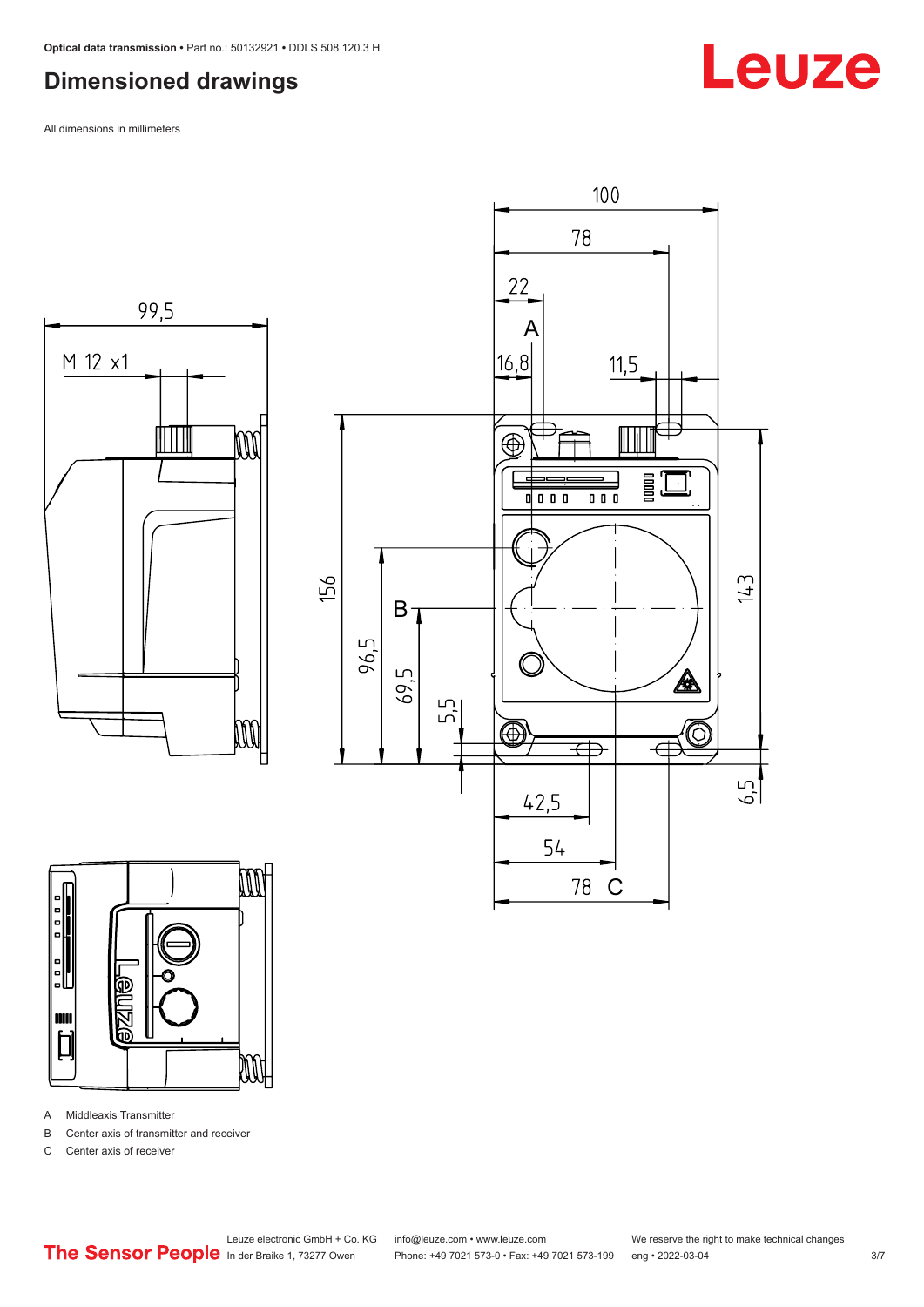#### <span id="page-3-0"></span>**Electrical connection**

| <b>Connection 1</b> | <b>POWER</b>   |
|---------------------|----------------|
| <b>Function</b>     | Signal IN      |
|                     | Signal OUT     |
|                     | Voltage supply |
| Type of connection  | Connector      |
| <b>Thread size</b>  | M12            |
| <b>Type</b>         | Male           |
| <b>Material</b>     | Metal          |
| No. of pins         | $5 - pin$      |
| Encoding            | A-coded        |

#### **Pin Pin assignment**

| и              | <b>VIN</b>       |  |
|----------------|------------------|--|
| $\overline{2}$ | IO <sub>1</sub>  |  |
| 3              | <b>GND</b>       |  |
| $\overline{4}$ | IO <sub>2</sub>  |  |
| 5              | <b>FE/SHIELD</b> |  |



2

3

#### **Connection 2 BUS**

| <b>Function</b>           | <b>BUS IN</b> |
|---------------------------|---------------|
| <b>Type of connection</b> | Connector     |
| <b>Thread size</b>        | M12           |
| <b>Type</b>               | Female        |
| <b>Material</b>           | Metal         |
| No. of pins               | 4-pin         |
| Encoding                  | D-coded       |

| Pin | <b>Pin assignment</b> |  |
|-----|-----------------------|--|
|     | TD+                   |  |
|     | $RD+$                 |  |
|     | TD-                   |  |
|     | RD-                   |  |
|     |                       |  |

### **Operation and display**

| LED                     |            | <b>Display</b>           | <b>Meaning</b>                                    |
|-------------------------|------------|--------------------------|---------------------------------------------------|
| 1                       | <b>AUT</b> | Off                      | Operating mode not active                         |
|                         |            | Green, continuous light  | Operating mode 'Automatic'                        |
| $\overline{2}$          | <b>MAN</b> | Off                      | Operating mode not active                         |
|                         |            | Green, continuous light  | Operating mode 'Manual'                           |
| 3                       | <b>ADJ</b> | Off                      | Operating mode not active                         |
|                         |            | Green, continuous light  | Operating mode 'Adjust'                           |
| $\overline{\mathbf{4}}$ | <b>LAS</b> | Off                      | Operating mode not active                         |
|                         |            | Green, continuous light  | Operating mode 'Alignment-laser mounting support' |
| 5                       | <b>LLC</b> | Off                      | Operating mode not active                         |
|                         |            | Green, continuous light  | LLC without interruption                          |
|                         |            | Red, continuous light    | LLC interrupted at least once                     |
| 6                       | <b>PWR</b> | Off                      | No supply voltage                                 |
|                         |            | Green, flashing          | Device ok, initialization phase                   |
|                         |            | Green, continuous light  | Data transmission active                          |
|                         |            | Red, flashing            | Data transmission interrupted                     |
|                         |            | Red, continuous light    | Device error                                      |
| 7                       | <b>TMP</b> | Off                      | Operating temperature OK                          |
|                         |            | Orange, continuous light | Operating temperature critical                    |

|                                                      | Leuze electronic GmbH + Co. KG info@leuze.com • www.leuze.com  | We reserve the right to make technical changes |  |
|------------------------------------------------------|----------------------------------------------------------------|------------------------------------------------|--|
| <b>The Sensor People</b> In der Braike 1, 73277 Owen | Phone: +49 7021 573-0 • Fax: +49 7021 573-199 eng • 2022-03-04 |                                                |  |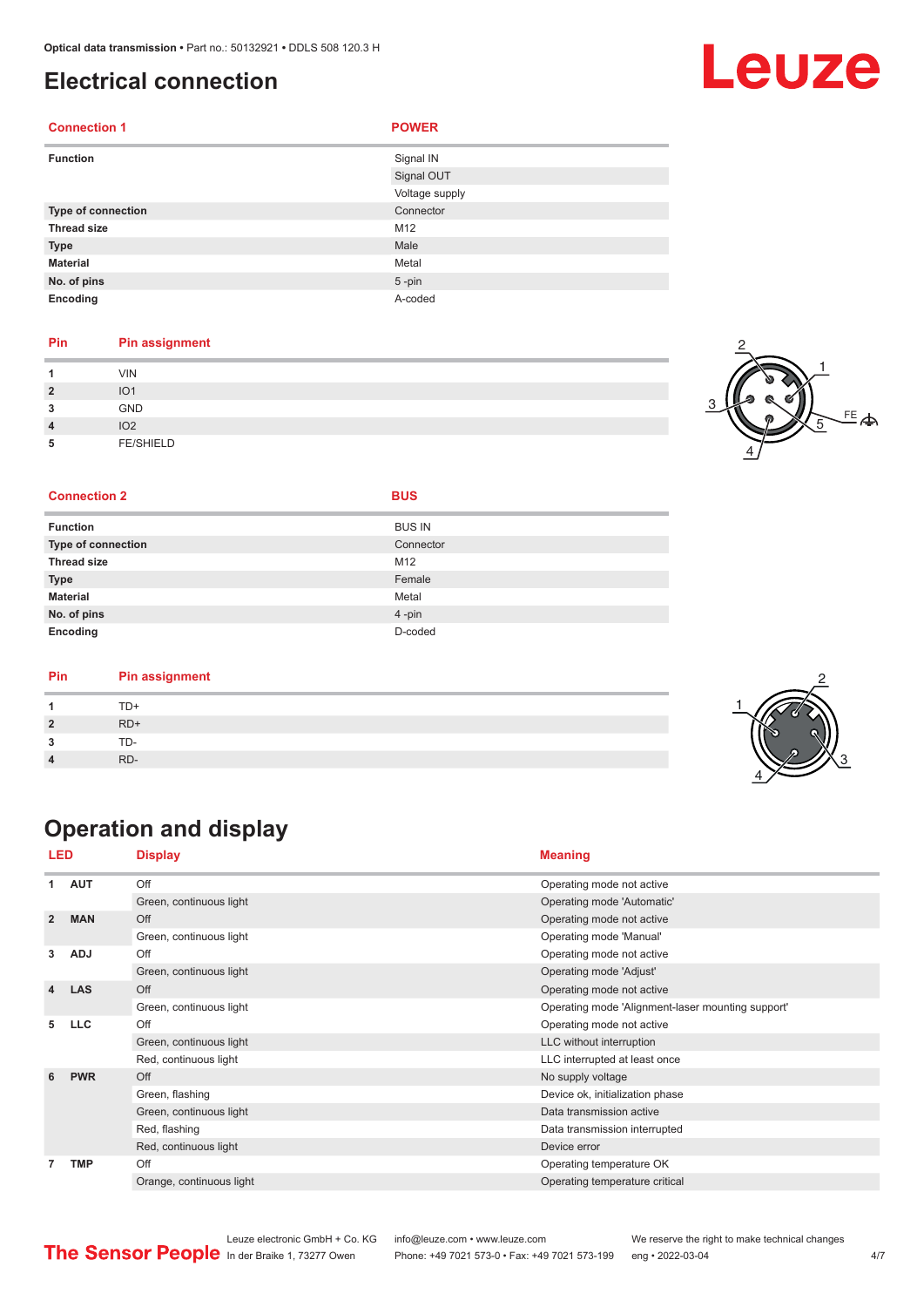### <span id="page-4-0"></span>**Operation and display**

## **Leuze**

| LED |                                 | <b>Display</b>              | <b>Meaning</b>                                                |
|-----|---------------------------------|-----------------------------|---------------------------------------------------------------|
|     | TMP                             | Red, continuous light       | Operating temperature exceeded or not met                     |
| 8   | <b>LSR</b>                      | Off                         | With function reserve                                         |
|     |                                 | Orange, continuous light    | Device OK, warning set                                        |
| 9   | <b>BUS</b>                      | Off                         | Not active for the DDLS 508                                   |
|     | 10 OLK                          | Off                         | Fault                                                         |
|     |                                 | Green, continuous light     | No data transmission                                          |
|     |                                 | Orange, continuous light    | Data transmission active                                      |
| 11  | ERL                             | Off                         | Link OK                                                       |
|     |                                 | Orange, continuous light    | Missing link (Ethernet cable connection) on the second device |
|     |                                 | Red, continuous light       | No cable-connected link to the connected device               |
| 12  | <b>LINK</b>                     | Off                         | No cable-connected link to the connected device               |
|     |                                 | Green, continuous light     | Link OK                                                       |
|     |                                 | Orange, continuous light    | Data transmission active                                      |
| 13  | <b>SIGNAL</b><br><b>QUALITY</b> | 2 red, 2 orange and 4 green | Received signal level                                         |

#### **Suitable receivers**

| Part no. | <b>Designation</b> | <b>Article</b>               | <b>Description</b>                                                                                                                                                                          |
|----------|--------------------|------------------------------|---------------------------------------------------------------------------------------------------------------------------------------------------------------------------------------------|
| 50132922 | DDLS 508 120.4 H   | Optical data<br>transmission | Special version: Heating, Not influenced by reflective surfaces, Operation of<br>parallel light axes<br>Working range: 100  120,000 mm<br>Interface: Ethernet<br>Connection: Connector, M12 |

#### **Part number code**

Part designation: **DDLS 5XXX YYY.Z A B CC**

| <b>DDLS</b> | Optical transceiver for digital data transmission                                                                                                                                                                                                                         |
|-------------|---------------------------------------------------------------------------------------------------------------------------------------------------------------------------------------------------------------------------------------------------------------------------|
| 5XXX        | <b>Series</b><br>508i: without integrated web server for remote diagnostics<br>508i: with integrated web server for remote diagnostics<br>538: without integrated web server for remote diagnostics (EtherCAT)<br>548i: with integrated web server for remote diagnostics |
| <b>YYY</b>  | Range for data transmission in m                                                                                                                                                                                                                                          |
| z           | Frequency of the transmitter<br>0: Frequency F0<br>1: Frequency F1<br>2: Frequency F2<br>3: Frequency F3<br>4: Frequency F4                                                                                                                                               |
| A           | Option<br>L: integrated laser alignment aid (for transmitter/receiver)<br>n/a: standard                                                                                                                                                                                   |
| B           | <b>Special equipment</b><br>H: With heating<br>n/a: no special equipment                                                                                                                                                                                                  |
| CC          | <b>Special equipment</b><br>W: transmission optics with larger opening angle (on request)<br>n/a: no special equipment                                                                                                                                                    |

| <b>Note</b>                                                                                  |
|----------------------------------------------------------------------------------------------|
| ∜ A list with all available device types can be found on the Leuze website at www.leuze.com. |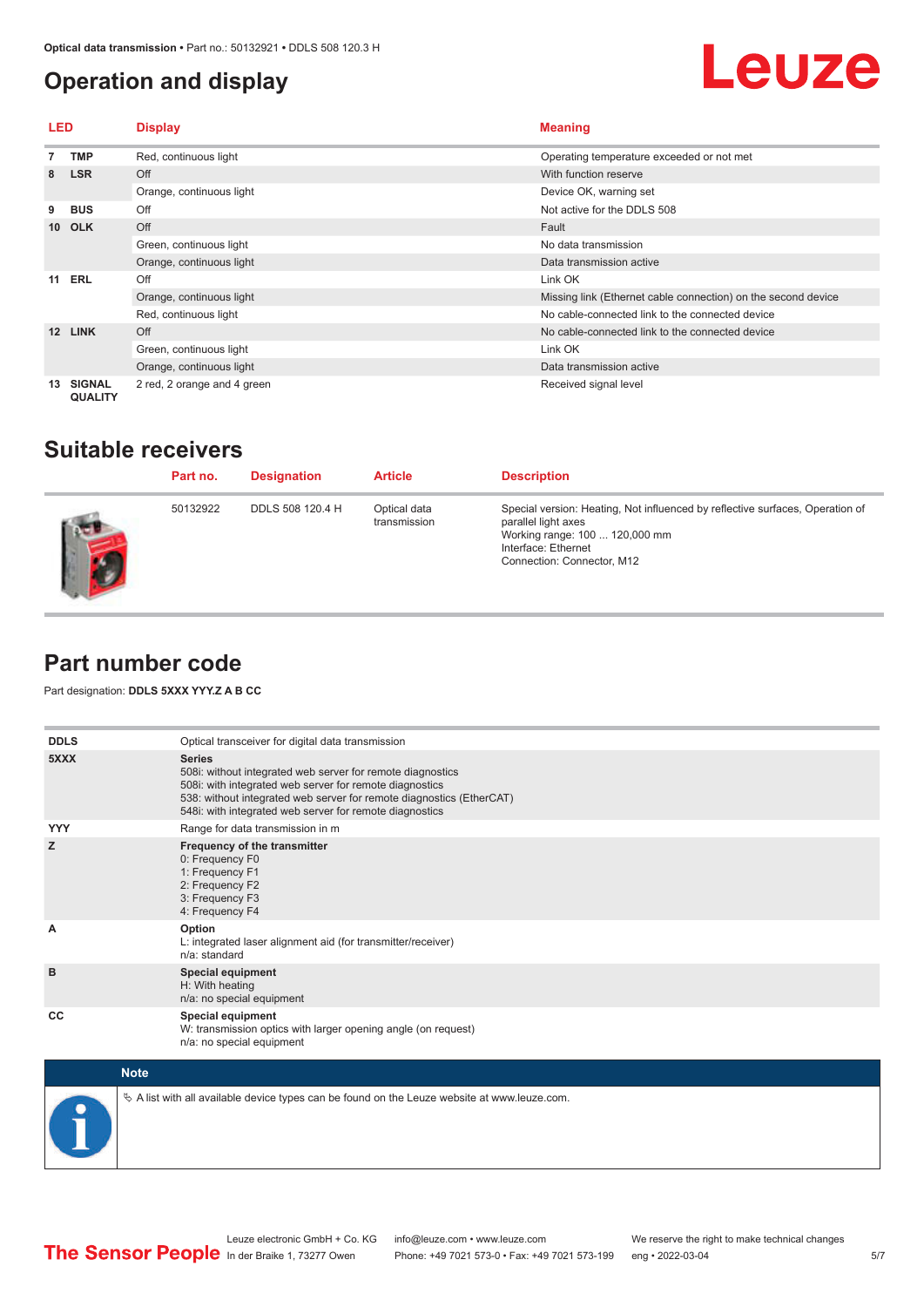#### <span id="page-5-0"></span>**Notes**

# Leuze

#### **Observe intended use!**

 $\ddot{\phi}$  This product is not a safety sensor and is not intended as personnel protection.

 $\&$  The product may only be put into operation by competent persons.

 $\%$  Only use the product in accordance with its intended use.

|  | For UL applications:                                                                                                     |
|--|--------------------------------------------------------------------------------------------------------------------------|
|  | $\%$ For UL applications, use is only permitted in Class 2 circuits in accordance with the NEC (National Electric Code). |
|  |                                                                                                                          |
|  | <b>ATTENTION! INVISIBLE LASER RADIATION - CLASS 1M LASER PRODUCT</b>                                                     |

#### **Do not expose users of telescopic optics!**

The device satisfies the requirements of IEC 60825-1:2007 (EN 60825-1:2007) safety regulations for a product of **laser class 1M** as well as the U.S. 21 CFR 1040.10 regulations with deviations corresponding to "Laser Notice No. 50" from June 24, 2007.

#### $\%$  Do not expose users of telescopic optics!

The device satisfies the requirements of IEC 60825-1:2007 (EN 60825-1:2007) safety regulations for a product of **laser class 1M** as well as the U.S. 21 CFR 1040.10 regulations with deviations corresponding to "Laser Notice No. 50" from June 24, 2007.

- ª Looking into the beam path for extended periods using telescope optics may damage the eye's retina. Never look using telescope optics into the laser beam or in the direction of reflecting beams.
- ª CAUTION! The use of operating and adjusting devices other than those specified here or the carrying out of differing procedures may lead to dangerous exposure to radiation!

The use of optical instruments or devices (e.g., magnifying glasses, binoculars) in combination with the device increases the danger of eye damage.

 $\&$  Observe the applicable statutory and local laser protection regulations.

 $\%$  The device must not be tampered with and must not be changed in any way. There are no user-serviceable parts inside the device. Repairs must only be performed by Leuze electronic GmbH + Co. KG.

#### **Accessories**

#### Connection technology - Connection cables

|           | Part no. | <b>Designation</b>             | <b>Article</b>   | <b>Description</b>                                                                                                                                                                            |
|-----------|----------|--------------------------------|------------------|-----------------------------------------------------------------------------------------------------------------------------------------------------------------------------------------------|
| ₽<br>\ll. | 50132079 | KD U-M12-5A-V1-<br>050         | Connection cable | Connection 1: Connector, M12, Axial, Female, A-coded, 5-pin<br>Connection 2: Open end<br>Shielded: No<br>Cable length: 5,000 mm<br>Sheathing material: PVC                                    |
| œ         | 50135074 | <b>KS ET-M12-4A-P7-</b><br>050 | Connection cable | Suitable for interface: Ethernet<br>Connection 1: Connector, M12, Axial, Male, D-coded, 4-pin<br>Connection 2: Open end<br>Shielded: Yes<br>Cable length: 5,000 mm<br>Sheathing material: PUR |